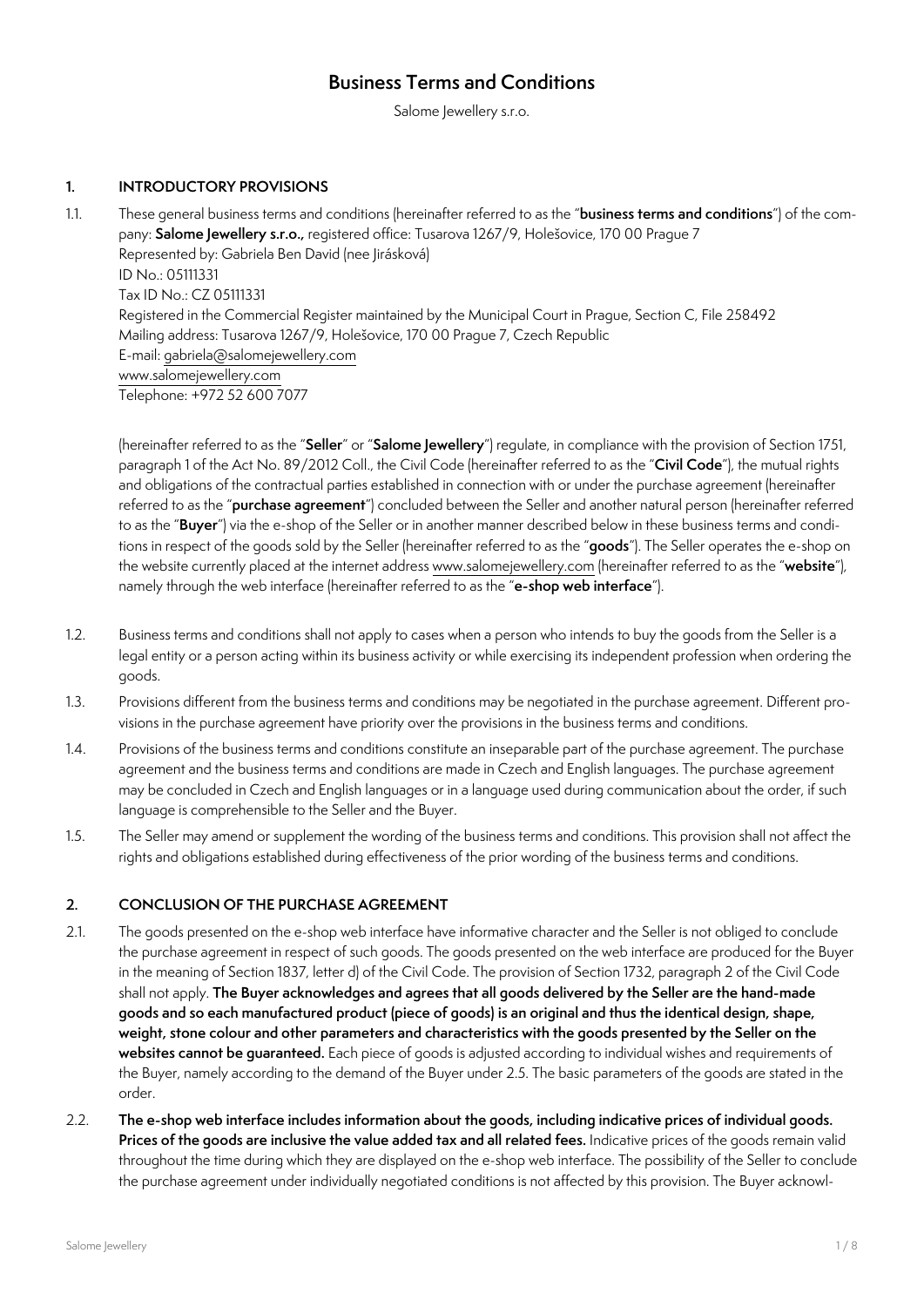edges and agrees that the final price of the goods depends, among other things, on specific quantities or individual raw materials (in particular, precious metals and precious stones) and **the price of the goods stated on the websites is only indicative and it will usually slightly differ from the final price depending on the specific design of the goods, particularly if the Buyer wants to set the goods with a precious stone having a different (bigger) size compared to the goods graphically displayed on the websites, etc.** The Seller will communicate the price for the ordered goods (including information whether the Seller is, or is not, able to deliver such goods) to the Buyer after receipt of the demand according to 2.5 which expresses the interest of the Buyer in the goods and subsequently after the Seller and the Buyer agree on the final design of the goods, usually within 7 days from such agreement. The Buyer is not obliged to pay on the basis of the demand.

- 2.3. The costs associated with packaging and delivery of the goods are included in the final price of the ordered goods as stated in the order. **The costs connected with packaging and delivery of the goods to the states outside the EU may be subject to customs duties of the relevant state (upon importation of goods). In view of the fact that the structure of customs duties falls within the exclusive powers of a relevant state, the Seller does not influence their amount. In the case of importation outside the EU countries, the Seller will draw attention in the order to the possibility of increased delivery-related costs if the goods are detained by the customs authorities of the relevant state.**
- 2.4. The demand for the goods may be effected only by means of the contact form on the e-shop web interface and by specification of the final image of the goods by means of the e-mail communication with the Seller, the so-called demand (see point 2.5). The data provided in the demand are considered correct by the Seller.
- 2.5. To demand the goods, the Buyer will complete the contact form on the e-shop web interface. The contact form includes mainly the information about:
	- a) the goods in which the Buyer is interested
	- b) adjustments of the jewellery in which the Buyer is interested
	- c) e-mail address and name
- 2.6. When the Seller and the Buyer agree on the character of the jewellery, the Seller will send the order form, the so-called **order**, to the Buyer to his e-mail address. Even after agreement and specification of all requirements of the Buyer, an absolutely identical design of jewellery with the image of the jewellery according to the web interface cannot be ensured, it is custom-made production under Article 6.3. At the Buyer's request, it is possible to consult the quality and character of jewellery differences. The final price of the goods in CZK or EUR is stipulated in the order. The Buyer will send the order to the Seller by clicking on the button "**I order and undertake to pay**" together with confirmation of consent with these general business terms and conditions and information on principles of personal data processing. When the order is confirmed, the Seller will confirm its receipt to the Buyer by electronic mail to the e-mail address of the Buyer stated in the order (hereinafter referred to as the "**e-mail address of the Buyer**").
- 2.7. Depending on the character of the order (quantity of the goods, purchase price, estimated shipping costs, order from abroad), the Seller is always entitled to request the Buyer to confirm the order additionally (for example, in the written form or by a telephone).
- 2.8. **The contractual relationship between the Seller and the Buyer shall be established upon dispatch of the receipt of the order (acceptation) which the Seller will send to the Buyer by e-mail, namely to the e-mail address of the Buyer.**
- 2.9. The Buyer agrees with use of the remote communication means when concluding the purchase agreement. The costs incurred by the Buyer when using the remote communication means in connection with conclusion of the purchase agreement (costs of internet connection, costs of telephone calls or costs of communication applications like WhatsApp) will be paid by the Buyer himself and these costs may differ from the basic rate (international tariff, etc.).

## **3. PRICE OF THE GOODS AND PAYMENT CONDITIONS**

- 3.1. The Buyer may pay the price of goods and possible costs related to the delivery of the goods (see point 2.3 of the business terms and conditions) under the purchase agreement to the Seller in the following manners:
	- a) by wire transfer to the following accounts of the Seller:
		- for payment in Czech crowns (CZK) to the Seller's account No. 3900894349/0800 maintained by the company Česká spořitelna,
		- for payment in euros (EUR) to the Seller's account No. 3900894349/0800 maintained by the company Česká spořitelna
	- (hereinafter referred to as the "**Seller's account**");

The provision of Section 2119, paragraph 1, of the Civil Code shall not apply.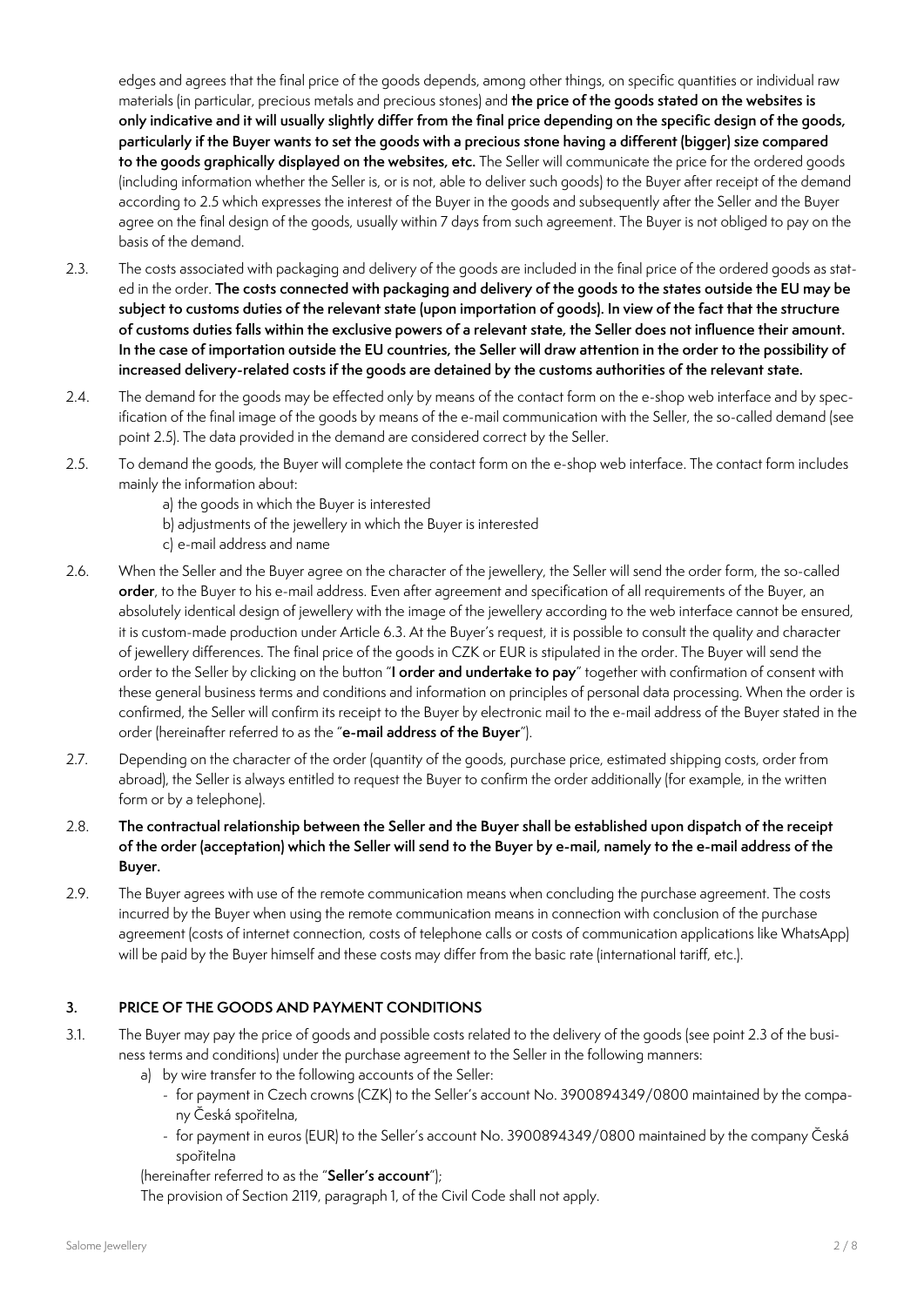- 3.2. Possible discounts from the price of the goods provided by the Seller to the Buyer may not be mutually combined. Provision of a discount is the exclusive right of the Seller.
- 3.3. The Seller will issue a tax document -invoice to the Buyer in respect of payments effected under the purchase agreement. The Seller is the VAT payer. The Seller will issue the first (advance) invoice to the Buyer after confirmation of the order in the amount corresponding to 50% purchase price of the goods and will send it in the electronic form to the e-mail address of the Buyer. The Seller will confirm the receipt of the amount to the Buyer. Until the amount corresponding to the advance invoice is credited to the Seller's account, the Seller is not obliged to commence production of the goods. After delivery of the goods to the Buyer, the Seller will issue the final invoice in the amount of the remaining part of the purchase price.

## **4. WITHDRAWAL FROM THE PURCHASE AGREEMENT**

- 4.1. he Buyer acknowledges that according to the provision of Section 1837 of the Civil Code it is, among other things, impossible to withdraw from the purchase agreement on delivery of the goods which was adjusted according to the wish of the Buyer or for the Buyer. The Buyer acknowledges that all goods sold by the Seller are hand-made jewellery (jewellery products) comprising usually a precious metal and a precious stone adjusted according to individual wishes and requirements of the Buyer (Section 1837, letter d), of the Civil Code).
- 4.2. Unless it is a case specified in Article 4.1 or another case when it is impossible to withdraw from the purchase agreement, the Buyer has the right to withdraw from the purchase agreement in compliance with the provision of Section 1829 of the Civil Code, particularly within fourteen (14) days from takeover of the goods. Withdrawal from the purchase agreement has to be sent to the Seller within fourteen (14) days from the date of the agreement and in the case of
	- a) the purchase agreement, from the day of takeover of the goods,
	- b) the agreement where the object comprises several types of goods or delivery of several parts, from the day of takeover of the last delivery of the goods, or
	- c) the agreement where the object is the regular repeated delivery of goods, from the day of takeover of the first delivery of the goods.
- 4.3. Withdrawal from the purchase agreement must be sent to the Seller within the time-limit set in the preceding provision. The Buyer may send withdrawal from the purchase agreement to the e-mail address of the Seller: [gabriela@salomejewel](mailto:gabriela%40salomejewellery.com?subject=)[lery.com.](mailto:gabriela%40salomejewellery.com?subject=)
- 4.4. In the case of withdrawal from the purchase agreement under Article 4.2 of the business terms and conditions, the purchase agreement will be cancelled since its beginning (ex tunc). The goods have to be returned to the Seller within fourteen (14) days from withdrawal from the agreement. Should the Buyer withdraw from the purchase agreement, the Buyer will bear the costs connected with return of the goods to the Seller, in particular also in the case when the goods cannot be returned by a usual mail due to its nature.
- 4.5. In the case of withdrawal from the agreement according to Article 4.2 of the business terms and conditions, the Seller will return the pecuniary funds received from the Buyer within fourteen (14) days from withdrawal from the purchase agreement to the Buyer to the bank account from which the payment from the Buyer was received. The Seller will return the received funds to the Buyer in a different manner only when the Buyer agrees so and when no further costs will be incurred. The Seller is not obliged to return the received funds to the Buyer prior to handover of the goods by the Buyer or before the Buyer proves that he dispatched the goods to the Seller. The Seller may set off actually incurred costs related to the return of the goods against the purchase price to be returned to the Buyer.
- 4.6. Until takeover of the goods by the Buyer, the Seller is entitled to withdraw from the purchase agreement anytime. In such case, the Seller will return the purchase price to the Buyer without undue delay, by a wire transfer to the account determined by the Buyer. Article 4.1 shall not be hereby affected.
- 4.7. For the purposes of withdrawal from the agreement, the Buyer may use the following form for withdrawal from the agreement:

Addressee: company Salome Jewellery s.r.o., registered office at Tusarova 1267/9, Holešovice, 170 00 Prague 7, ID No.: 05111331, represented by Gabriela Ben David

I/We inform\*, that I/we hereby withdraw\* from the agreement on purchase of the following goods\*/on provision of the following services\*

Date of the order\*/date of the receipt\*

Name and surname of the consumer/consumers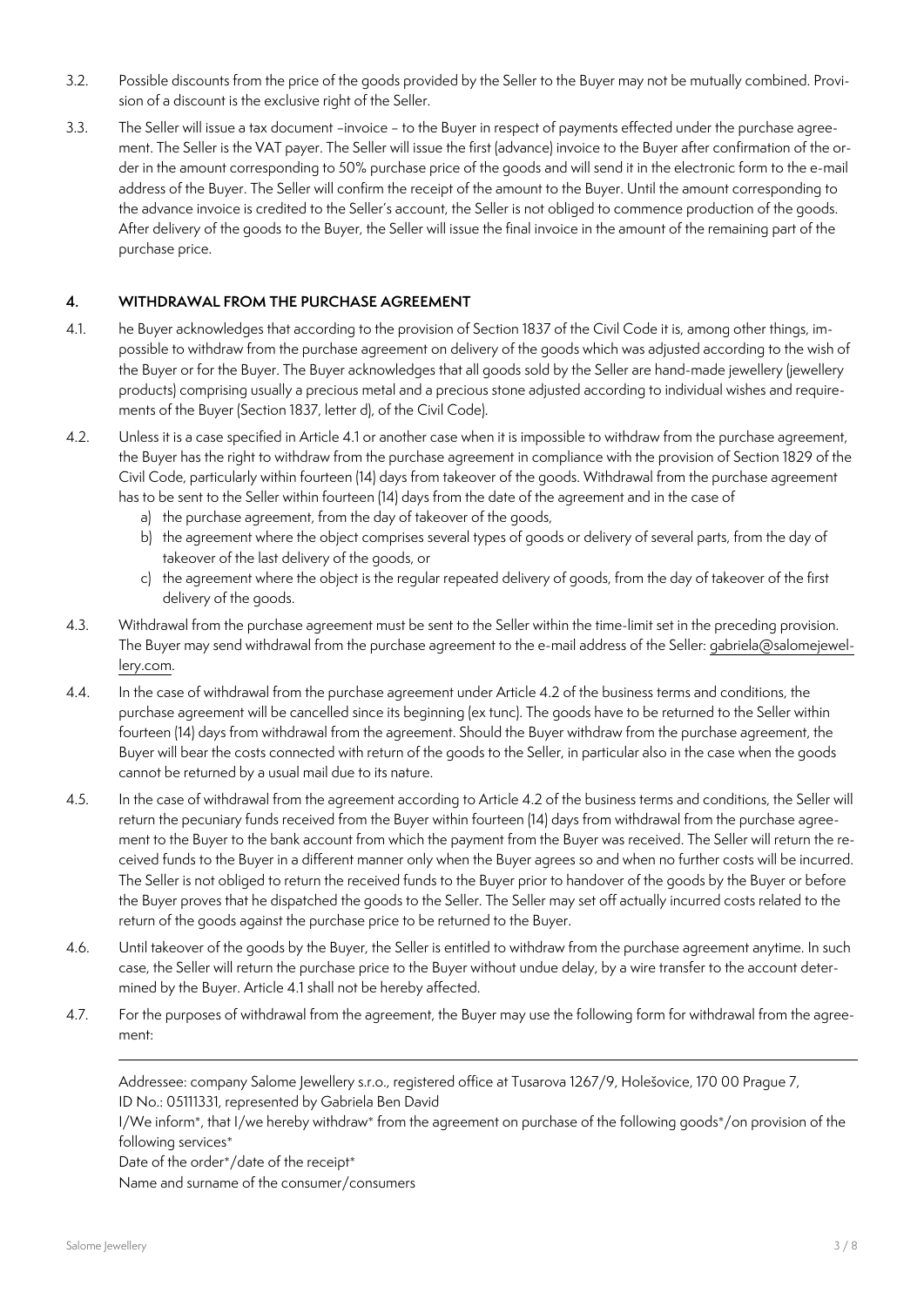Address of the consumer/consumers Signature of the consumer/consumers (only if the form is sent in the printed form) Date (\*) Delete as appropriate or supplement the data.

#### **5. HIPPING AND DELIVERY OF THE GOODS**

- 5.1. The manner of delivery of the goods is determined by the Seller, unless the purchase agreement stipulates otherwise. When the manner of shipping is agreed on the basis of a special requirement of the Buyer, the Buyer shall bear the risk and, as the case may be, increased or additional costs connected with such manner of shipping.
- 5.2. Where the Seller is obliged to deliver the goods under the purchase agreement to the place determined by the Buyer in the order, the Buyer is obliged to take over the goods upon delivery.
- 5.3. Where it is necessary to deliver the goods repeatedly or in another manner than stipulated in the order due to the reason on the side of the Buyer, the Buyer is obliged to pay the costs related to the repeated delivery of the goods or costs related to another manner of delivery. It also applies in the case that the Seller did not charge the costs related to delivery of the goods to the Buyer during the first attempted delivery (see point 2.3 of the business terms and conditions).
- 5.4. When taking over the goods from the carrier, the Buyer is obliged to check the integrity of the packaging of the goods and in case of any defects to inform the carrier without undue delay. In the case that the packaging is damaged and indicates unauthorized break-in into the consignment, the Buyer is not obliged to take over the consignment from the carrier.
- 5.5. Unless another delivery term is stipulated in the confirmation of the order or when making the order in the website interface, it applies that the Seller is obliged to deliver the goods being subject of the purchase agreement within three (3) months from the conclusion thereof to the address of the Buyer stated in the order.
- 5.6. The Buyer is obliged to take the goods over from the carrier in a due manner, to check integrity of packaging, number of packages and in case of any defects to notify the carrier itself without undue delay. In case of determining unauthorized break-in into the consignment, the Buyer is recommended not to take the consignment over. By taking the consignment over the Buyer confirms that the consignment satisfied all conditions and prerequisites stipulated above and no account will be taken of a later claim in respect of damaged packaging of the consignment.
- 5.7. Consequences of failure to take the goods over. The Buyer will bear the costs incurred in the case of the Buyer's failure to take the goods over. In such case, the Seller has the right to withdraw from the agreement.
- 5.8. The Seller reserves the right to cancel the order or a part thereof in particular in the case that the goods are not being manufactured or delivered anymore or the price of the delivered goods changed significantly. In such case, the Seller will immediately contact the Buyer to agree on further procedure. The Seller reserves the right to refuse to handle an order of the goods which is not in the offer on the web interface of the e-shop, as well as the goods which the manufacturer or the supplier is unable to deliver.
- 5.9. Other rights and obligations of the parties during shipping of the goods may be regulated in special delivery conditions of the Seller, if issued by the Seller.

## **6. RIGHTS RESULTING FROM DEFECTIVE PERFORMANCE**

- 6.1. Rights and obligations of the Contractual parties with regard to the rights resulting from defective performance shall be governed by relevant generally binding legal regulations (in particular, provisions of Sections 1914 to 1925, Sections 2099 to 2117 and Sections 2161 to 2174 of the Civil Code).
- 6.2. The Seller is liable to the Buyer for the fact that the goods have no defects at the time of takeover. The Seller is in particular liable to the Buyer for the following facts valid at the time when the Buyer takes the goods over:
	- a) the goods have characteristics agreed between the parties and if such agreement is missing, the goods have characteristics described by the Seller or manufacturer, or characteristics which the Buyer expected in view of the nature of the goods and on the basis of advertising carried out by them,
	- b) the goods fit for the purposes stated for their use by the Seller or for the purposes for which such type of goods is usually used,
	- c) quality and design of the goods correspond to the agreed sample or model if the quality or design was determined under the agreed sample or model,
	- d) the goods are in a corresponding quantity, dimensions or weight and
	- e) the goods satisfy the requirements of the legal regulations.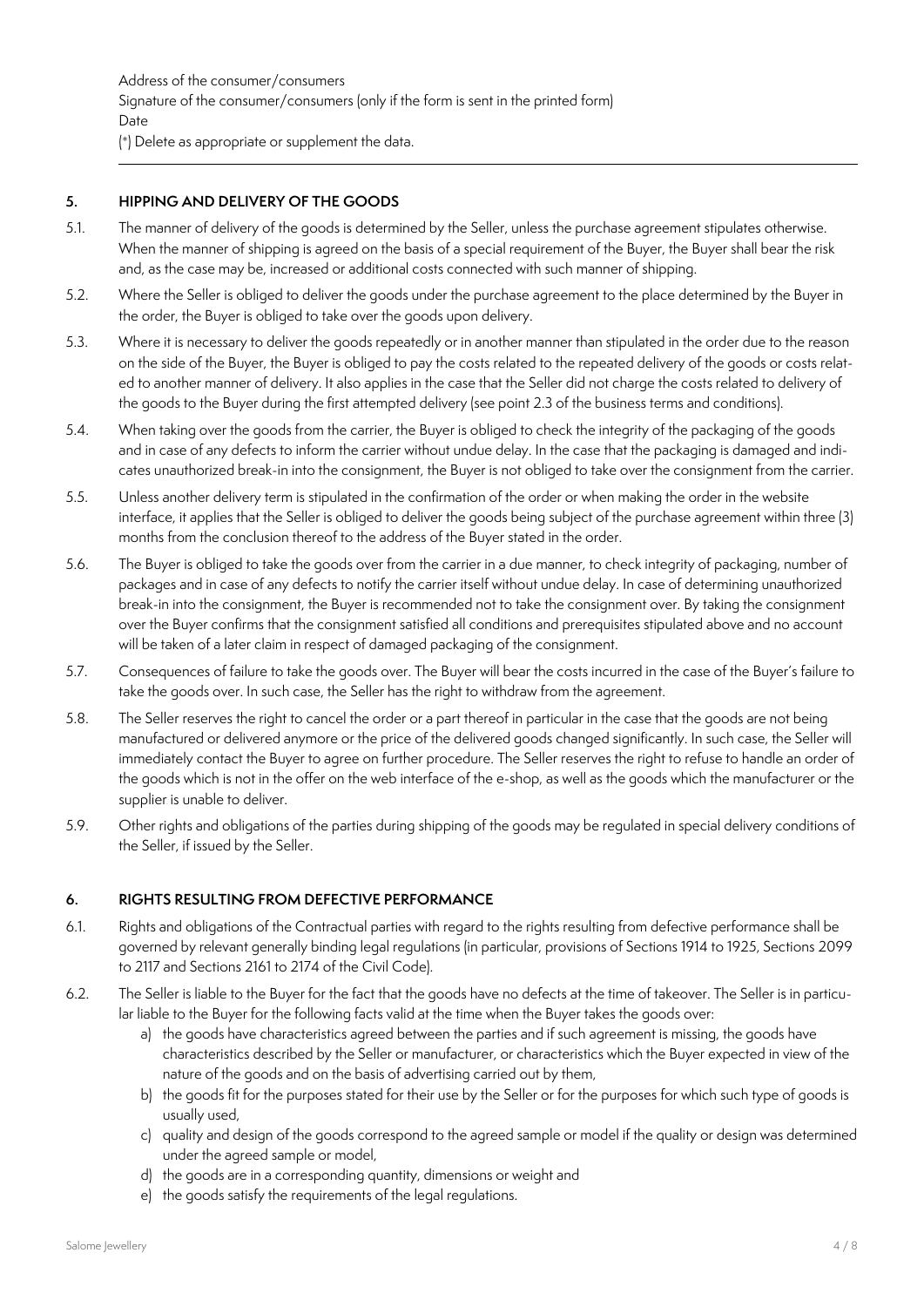- 6.3. The Buyer acknowledges that the goods offered by the Seller on the web interface of the e-shop are not the goods delivered under a certain agreed sample or model, but it is a custom-made individual production.
- 6.4. The provisions stated in Article 6.2 of the business terms and conditions shall not apply:
	- a) to the goods sold for a price reduced due to a defect in respect of which a lower price was agreed,
	- b) to wear and tear of the goods resulting from its normal use,
	- c) to the used goods in case of a defect corresponding to the level of use or wear and tear which the goods had upon takeover by the Buyer, or
	- d) if it ensues from the nature of the goods.
- 6.5. If a defect shows in the course of six (6) months from takeover, it shall apply that the goods was defective already at the time of takeover. The Buyer is entitled to assert the right resulting from a defect of the consumer goods which occurs within twenty four (24) months from the takeover.
- 6.6. The Seller will provide the lifetime guarantee covering the quality of the goods to the Buyer. By providing the quality guarantee, the Seller undertakes that the goods will be fit for the use for the usual purpose or that the goods will maintain usual characteristics.
- 6.7. The lifetime guarantee means provision of the guarantee for jewellery quality for the period during which the jewellery is in the ownership of the Buyer. The lifetime guarantee includes free repair of the jewellery (it does not apply in the case of mechanical damage and damage caused by overheating the jewellery) and it includes:
	- professional cleaning of the jewellery
	- repair of "the jewellery damaged by wearing it" (for example, surface treating polishing, control of stone-setting and their tightening, etc.), however, except for mechanical damage to jewellery.
- 6.8. The Seller will not pay the costs incurred by the Seller in respect of the delivery of the jewellery for professional cleaning, repair of the jewellery damaged by wearing or shipping costs of delivery of the jewellery after cleaning or repair back to the Buyer; the Buyer will bear such costs to the full scope. The price for delivery of the jewellery after its cleaning back to the Buyer depends on the place of delivery.
- 6.9. The guarantee will commence to run on the day on which the Buyer takes the goods over. The Buyer is obliged to inspect the goods immediately after taking it over. Prior to the first use of the goods, the Buyer is obliged to get duly acquainted with these guarantee conditions.
- 6.10. The guarantee shall not apply to the mechanical damage to the goods (for example, scratching, malformation, chipping, rupture or breakage of the set stone, etc.), use of the jewellery in inadequate or unsuitable conditions, to defects caused by non-professional treatment (for example, damage to the goods caused by chemical substances, unsuitable cleaning products, temperature, etc.), incorrect manipulation and incorrect use of the goods, non-professional installation, neglect of care for the goods, incorrect treatment of the goods. The right to free guarantee repair expires also in the case of non-professional interference in the product in the course of the guarantee period by a person other than the Seller or other than a person authorized by the Seller; the Seller concurrently reserves the right not to return the purchase price to the Buyer for such goods, not to provide price discount and not to exchange such goods for other goods.

# **7. CLAIMS**

- 7.1. The Buyer is obliged to inform the Seller about defects in the goods without undue delay after discovering the defects via the e-mail [gabriela@salomejewellery.com](mailto:gabriela%40salomejewellery.com?subject=). When asserting the right resulting from defects, the Buyer is obliged to specify how the defect shows, to choose what right resulting from defects the Buyer asserts and provide the information whether he will collect the goods personally after completion of the proceedings on assertion of the right resulting from defects or whether the goods are to be sent to the Buyer to his address. **See the specimen of the Claim Form**.
- 7.2. The Buyer is obliged to document that his right resulting from defects is justified, in particular that he bought the goods from the Seller and when he bought it. In case of sending the goods by a shipping service, it is namely suitable to send a copy of the purchase document. The right resulting from defects is considered duly asserted if necessary documents are attached to the claimed goods. When claiming defective goods, the Buyer is obliged to hand over the goods in a complete form and suitable packaging material which suits shipping requirements for the delivered goods - preferentially in the original packaging. The Seller is not obliged to accept the claimed goods if they are not suitably packed and handed over with delivered parts and accessories. The claimed goods will be accepted for claim procedure only if the goods are properly clean, dry and the general hygienic principles do not prevent consideration of the claim.
- 7.3. When sending the goods for assertion of the right resulting from defects through a mail service operator, the Buyer is obliged to mark the consignment containing the defective goods and the above-mentioned documents with the sign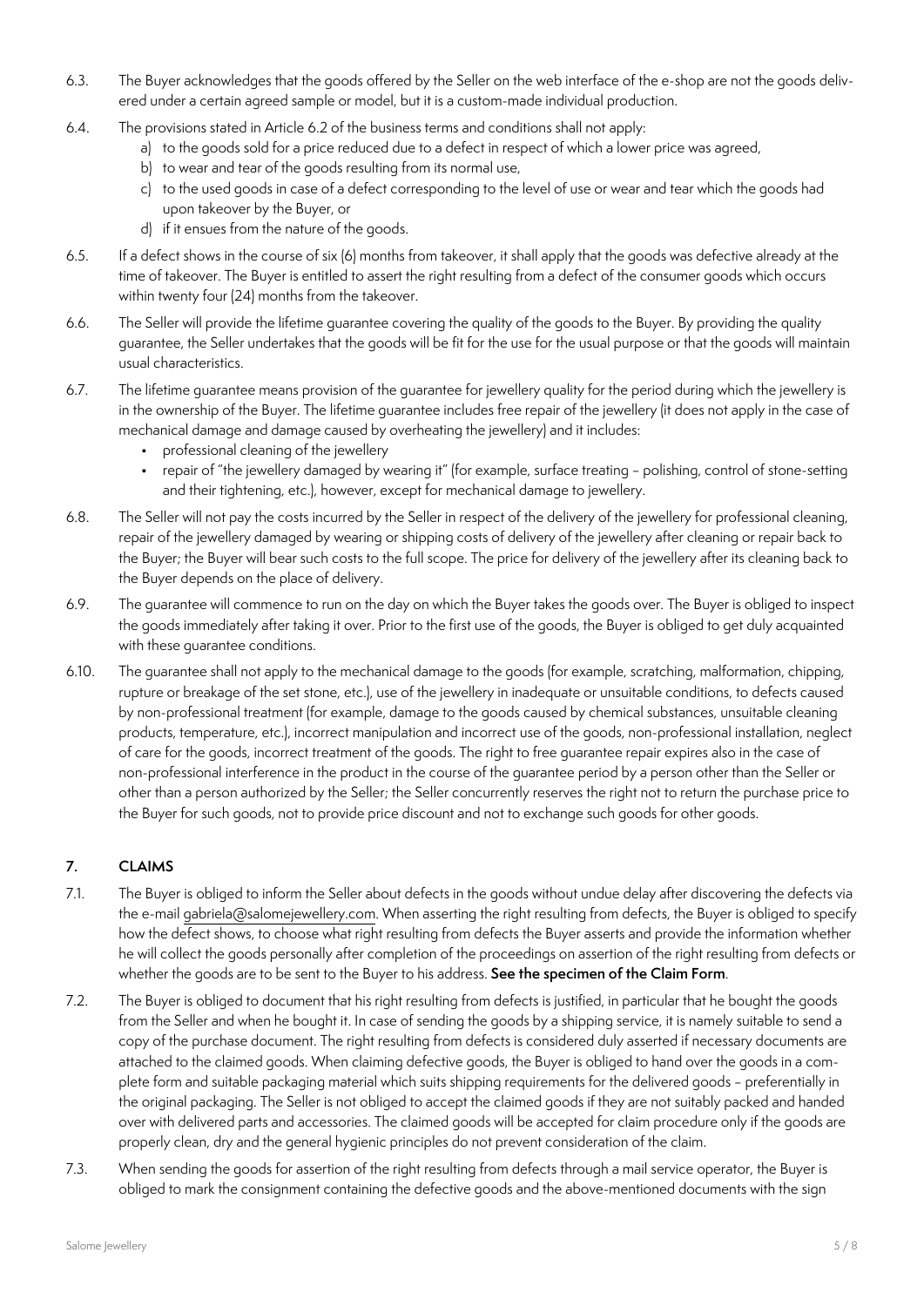"CLAIM" and further will provide sufficient contact data, in particular the address and telephone number. The Buyer is entitled to compensation of necessary costs incurred by the Buyer in connection with asserting the rights resulting from liability for defects. For avoidance of disputes, the Buyer and the Seller will agree on manner of shipping the defective jewellery for claim prior to sending the jewellery.

CLAIM FORM - SPECIMEN

#### **Buyer:**

Name and surname: Address: Telephone: E-mail:

## **Seller:**

Address for asserting a claim: Salome Jewellery s.r.o., registered office at Tusarova 1267/9, Holešovice, 170 00 Prague 7, Czech Republic, ID No.: 05111331

#### **Claimed goods:**

Description of the jewellery and its name: Date of sale: Order No.

#### **Description of a defect:**

#### **Content of the package upon handover:**

**Preferred manner of solving the claim:** Before selecting the manner of solving the claim, please get acquainted with Article 7.4 et seq. of our general business terms and conditions:

- a) repair
- b) exchange
- c) discount
- d) withdrawal from the agreement

I expect that the claim will be solved within the statutory time-limit 30 calendar days at the latest.

I concurrently request the issue of a written confirmation of assertion of the claim stating when I asserted the right, what is the content of the claim together with the chosen entitlement, and subsequently the issue of confirmation of the date and manner of solving the claim, including the length of its duration.

#### **Date of asserting the claim:**

## **Signature of the Buyer:**

- 7.4. If the goods lacks characteristics stipulated in Article 6.2 of these business terms and conditions, the Buyer may also request delivery of new goods without defects, if it is inadequate in view of the nature of the defect. However, if the defect concerns only a part of the goods, the Buyer may request exchange of their part only; if it is impossible, he may withdraw from the agreement. However, if it is disproportionate in view of the nature of the defect, in particular if the defect may be removed without undue delay, the Buyer has the right to free removal of the defect. The Buyer is obliged to inform the Seller what right he selected when announcing the defect or without undue delay after announcing the defect. The Buyer may not change his choice without the consent of the Seller; it shall not apply if the Buyer requested repair of the defect which proves to be non-repairable. If the Seller fails to remove defects within an adequate period of time or informs the Buyer that he will not remove defects, the Buyer may request an adequate discount from the purchase price instead of removal of the defect, or he may withdraw from the Agreement.
- 7.5. If the Buyer fails to select its right in time, he will be only entitled to removal of the defect or an adequate discount from the purchase price.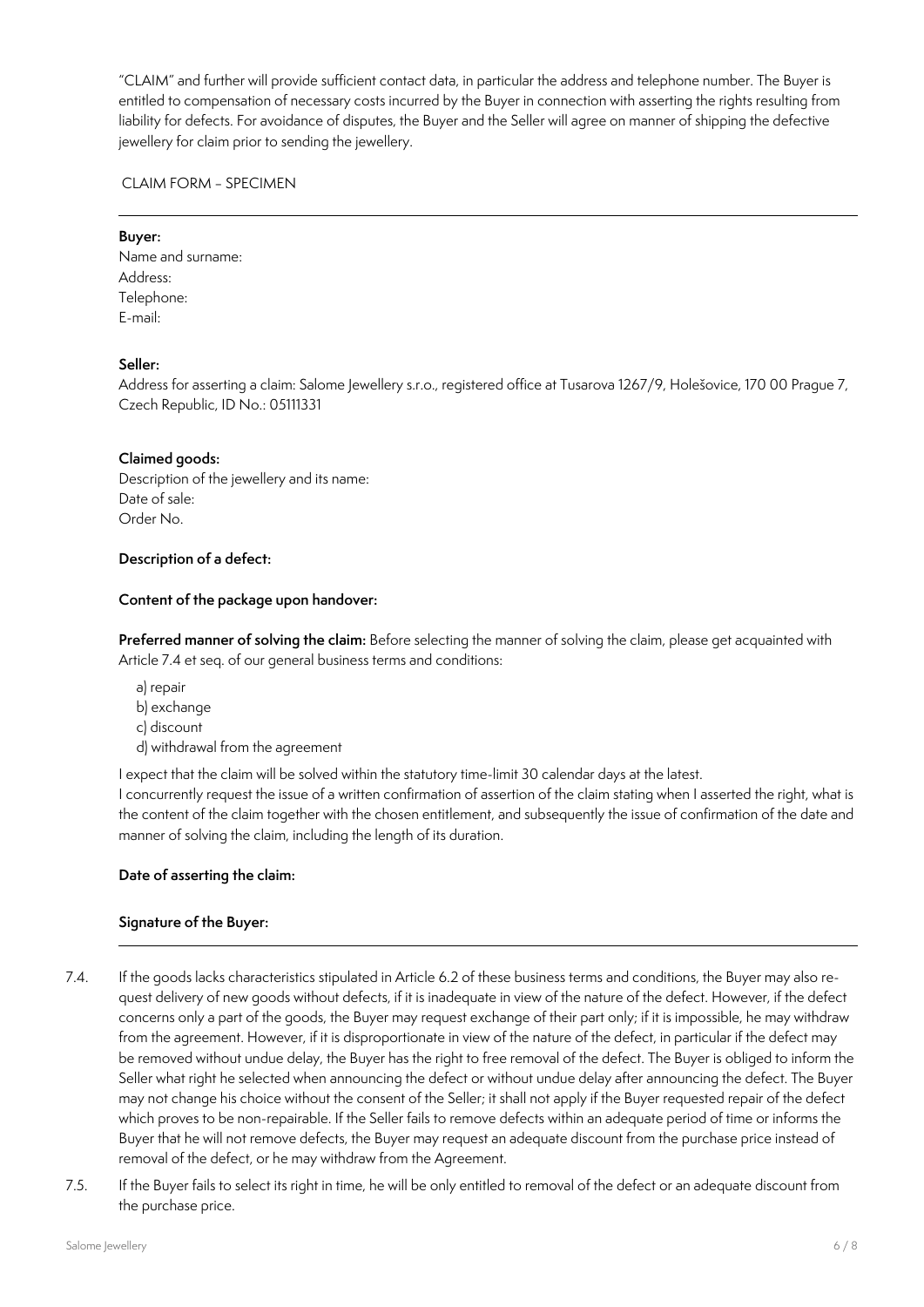- 7.6. The Buyer also has the right to delivery of the new goods or exchange of their part in the case of a removable defect if he cannot duly use the goods due to repeated occurrence of the defect after repair or due to a bigger number of defects. In such case, the Buyer has also the right to withdraw from the agreement.
- 7.7. In the case of delivery of the new goods the Buyer will return the formerly delivered goods to the Seller at his own costs.
- 7.8. The Buyer may not withdraw from the agreement or request delivery of new goods if he cannot return the goods in the condition in which the Buyer received it. It shall not apply
	- a) if the condition changed as a consequence of inspection for the purposes of determining defects in the goods,
	- b) if the Buyer used the goods prior to discovering the defect,
	- c) if the Buyer did not cause impossibility to return the goods in unchanged condition by his conduct or omission, or
	- d) if the Buyer sold the goods prior to discovery of the defects, if he consumed them or changed the goods during usual use; if it happened only partially, the Buyer will return what he can to the Seller and will compensate the Seller up to the amount to which he benefited from the use of the goods.
- 7.9. If the Buyer does not withdraw from the Agreement or fails to assert the right for delivery of new goods without defects, for exchange of a part of the goods or repair of the goods, the Buyer may request an adequate discount. The Buyer is entitled to an adequate discount also in the case that the Seller cannot deliver new goods without defects to the Buyer, to exchange a part of the goods or repair the goods, as well as in the case that the Seller fails to remedy the situation within an adequate period of time or when correction would cause significant problems to the Buyer.
- 7.10. The Buyer's right to withdraw from the agreement shall expire if the Buyer fails to inform the Seller about the defect in a timely manner.
- 7.11. The Buyer will not have the right resulting from defective performance if the Buyer knew prior to taking over the goods that the goods were defective or if the Buyer caused the defect himself.
- 7.12. The Buyer will assert his right resulting from defects with the Seller at the address of its workshop: Tusarova 1267/9, 170 00, Prague-Holešovice, Czech Republic. The moment of asserting the claim shall be the moment when the Seller receives the claimed goods from the Buyer. The Seller will issue a written confirmation to the Buyer about the time when the Buyer asserted the right, what is the content of the claim and what manner of solving the claim is required by the Buyer.
- 7.13. The Seller or an employee authorised by the Seller will decided about the claim immediately, in complicated cases within three (3) working days. The adequate time necessary for professional consideration of the defect (depending on the type of the product or service) shall not be included in such time-limit. The claim, including removal of the defect, has to be solved without undue delay, however no more than within thirty (30) days from the day on which the claim was asserted, unless the Seller and the consumer agree on a longer time-limit.
- 7.14. After handling the claim, the Seller will issue a confirmation to the Buyer about the date and manner of solving the claim, including the confirmation of the carried out repair and its duration if the claim was solved by a repair, or, as the case may be, a written justification why the claim was rejected.

# **8. OTHER RIGHTS AND OBLIGATIONS OF THE CONTRACTUAL PARTIES**

- 8.1. Where the goods are delivered prior to the payment of the purchase price with the consent of the Seller, the Buyer shall acquire the ownership title to the goods upon payment of the entire purchase price of the goods.
- 8.2. With regard to the relationship with the Buyer, the Seller is not bound by any code of conduct in the meaning of the provision of Section 1826, paragraph 1, letter e) of the Civil Code.
- 8.3. Extrajudicial settlement of consumers' complaints is ensured by the Seller via the e-mail address [gabriela@salomejew](mailto:gabriela%40salomejewellery.com?subject=)[ellery.com.](mailto:gabriela%40salomejewellery.com?subject=) The Seller will send the information about settlement of the Buyer's complaint to the e-mail address of the Buyer.
- 8.4. European Consumer Centre Czech Republic (Česká obchodní inspekce) exercises, among other things and to the specified scope, also the supervision of compliance with the Act No. 634/1992 Coll., Consumer Protection Act, as amended. [www.coi.cz](http://www.coi.cz)
- 8.5. The Buyer, as consumer, has the right to commence extrajudicial solution of the dispute through the ODR platform available on the website ec.europa.eu/consumers/odr/.
- 8.6. Extrajudicial solution of a consumer dispute will commence solely at the request of a consumer and only in the case that the direct solution of the dispute with the Seller failed. The petition may be filed no later than within 1 year from the day on which the consumer asserted his right - being the object of the dispute – with the Seller for the first time.